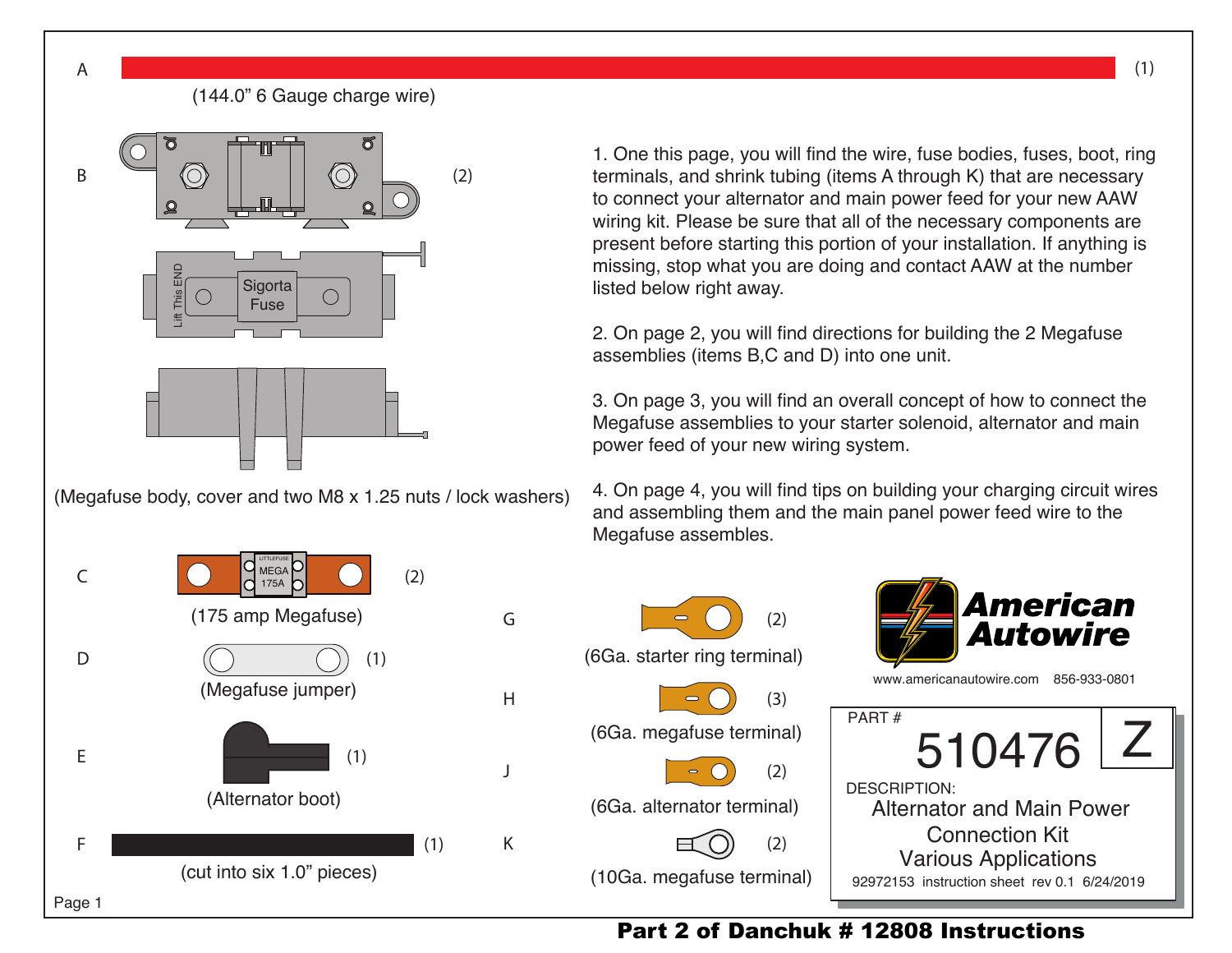

## **Assembling the (2) Megafuse assemblies**

NOTE: Find a suitable place, as close to the battery power source as possible, under the hood of the your vehicle to mount the completed Megafuse assemblies. Keep in mind that you have 12 feet of 6Ga. charging wire, and that the main power feed coming from your panel or bulkhead connection must also be able to reach the assembly.

1.Take the two Megafuse bodies and covers (items B) and snap them together. Remove the 4 nuts and lock washers from the studs on the fuse body assemblies.

2. Install the Megafuse jumper (item D above) over two of the studs on the Megafuse bodies. It is very important that the jumper MUST BE assembled on the side that is going to connect to your main power connection (starter solenoid or battery feed).

3. Notch top cover to clear jumper D as shown at right.

Page 2 4. Snap one 175amp fuse (items C) onto the studs of each of the two Megafuse bodies (items B), over the jumper, then loosely re-attach the 4 nuts and lock washers back onto the assembled Megafuses. The fuse assemblies are ready to install into your vehicle. Part 2 of Danchuk # 12808 Instructions

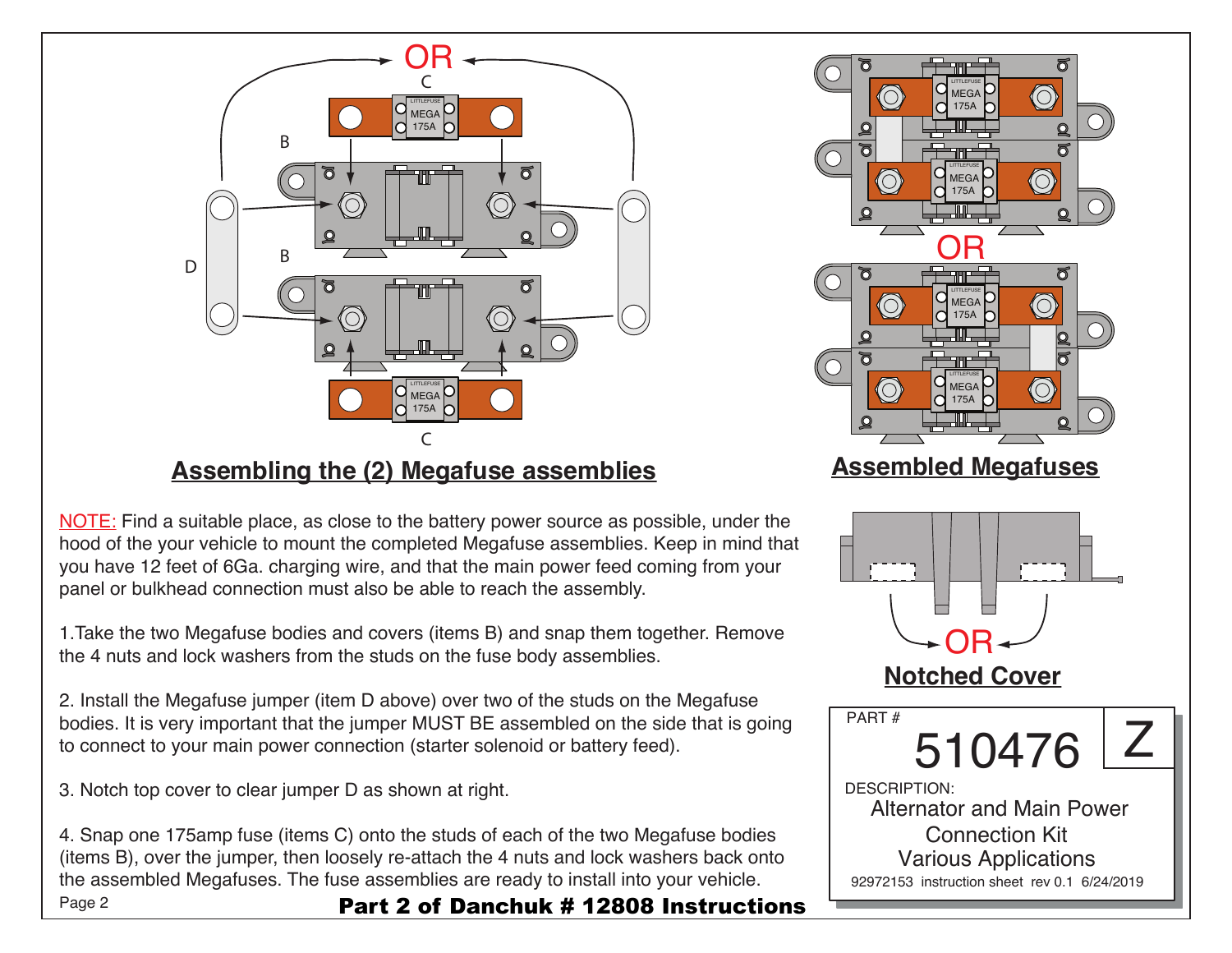